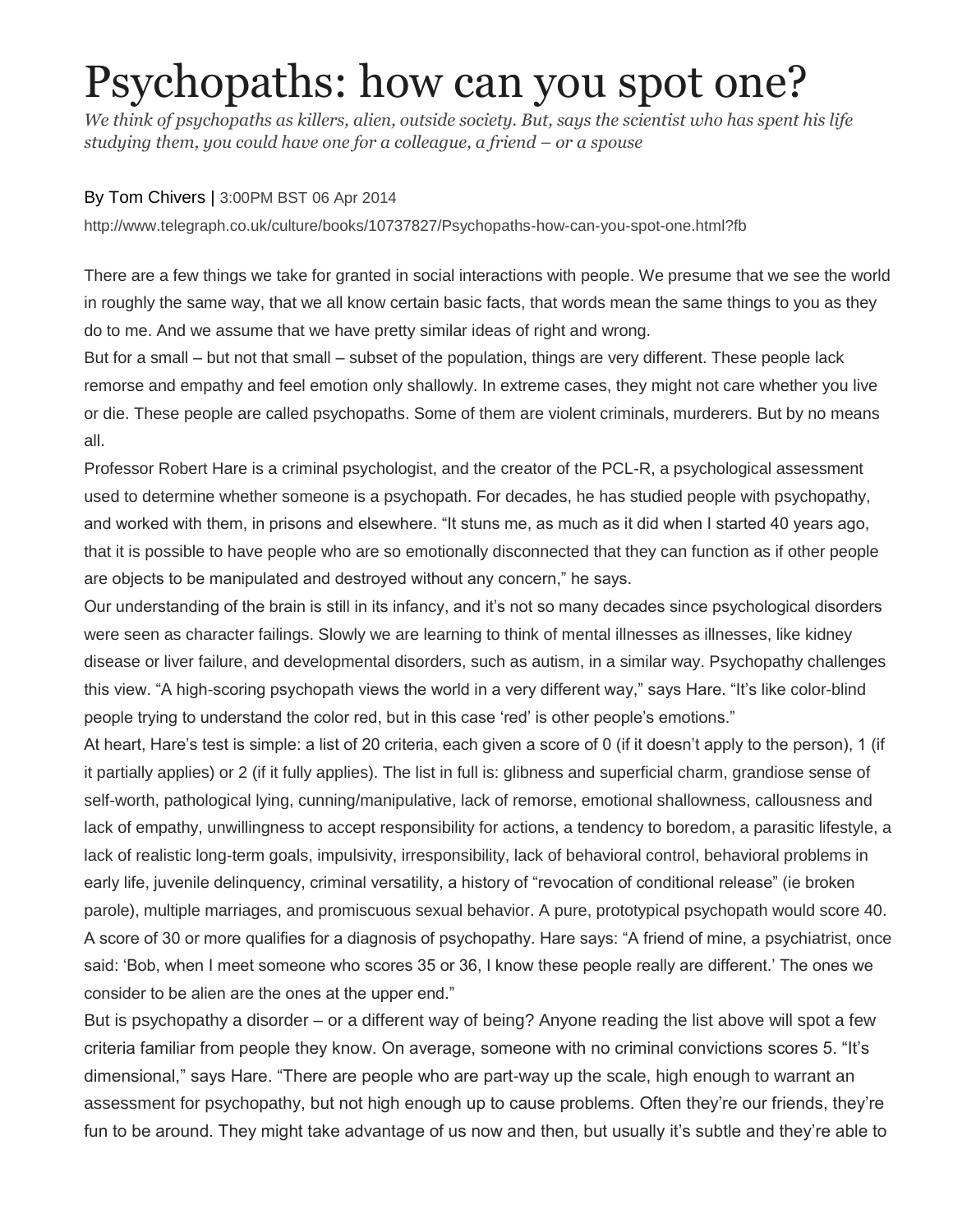talk their way around it." Like autism, a condition which we think of as a spectrum, "psychopathy", the diagnosis, bleeds into normalcy.

We think of psychopaths as killers, criminals, outside society. People such as Joanna Dennehy, a 31-yearold British woman who killed three men in 2013 and who the year before had been diagnosed with a psychopathic personality disorder, or Ted Bundy, the American serial killer who is believed to have murdered at least 30 people and who said of himself: "I'm the most cold-blooded son of a bitch you'll ever meet. I just liked to kill." But many psychopathic traits aren't necessarily disadvantages – and might, in certain circumstances, be an advantage. For their co-authored book, "Snakes in suits: When Psychopaths go to work", Hare and another researcher, Paul Babiak, looked at 203 corporate professionals and found about four per cent scored sufficiently highly on the PCL-R to be evaluated for psychopathy. Hare says that this wasn't a proper random sample (claims that "10 per cent of financial executives" are psychopaths are certainly false) but it's easy to see how a lack of moral scruples and indifference to other people's suffering could be beneficial if you want to get ahead in business.

"There are two kinds of empathy," says James Fallon, a neuroscientist at the University of California and author of The Psychopath Inside: A Neuroscientist's Personal Journey into the Dark Side of the Brain. "Cognitive empathy is the ability to know what other people are feeling, and emotional empathy is the kind where you feel what they're feeling." Autistic people can be very empathetic – they feel other people's pain – but are less able to recognize the cues we read easily, the smiles and frowns that tell us what someone is thinking. Psychopaths are often the opposite: they know what you're feeling, but don't feel it themselves. "This all gives certain psychopaths a great advantage, because they can understand what you're thinking, it's just that they don't care, so they can use you against yourself." (Chillingly, psychopaths are particularly adept at detecting vulnerability. A 2008 study that asked participants to remember virtual characters found that those who scored highly for psychopathy had a near perfect recognition for sad, unsuccessful females, but impaired memory for other characters.)

Fallon himself is a case in point. In 2005, he was looking at brain scans of psychopathic murderers, while on another study, of Alzheimer's, he was using scans of his own family's brains as controls. In the latter pile, he found something strange. "You can't tell just from a brain scan whether someone's a psychopath," he says, "but you can make a good guess at the personality traits they'll have." He describes a great loop that starts in the front of the brain including the parahippocampal gyrus and the amygdala and other regions tied to emotion and impulse control and empathy. Under certain circumstances they would light up dramatically on a normal person's MRI scan, but would be darker on a psychopath's.

"I saw one that was extremely abnormal, and I thought this is someone who's way off. It looked like the murderers I'd been looking at," he says. He broke the anonymisation code in case it had been put into the wrong pile. When he did, he discovered it was his own brain. "I kind of blew it off," he says. "But later, some psychiatrist friends of mine went through my behaviors, and they said, actually, you're probably a borderline psychopath."

Speaking to him is a strange experience; he barely draws breath in an hour, in which I ask perhaps three questions. He explains how he has frequently put his family in danger, exposing his brother to the deadly Marburg virus and taking his son trout-fishing in the African countryside knowing there were lions around. And in his youth, "if I was confronted by authority – if I stole a car, made pipe bombs, started fires – when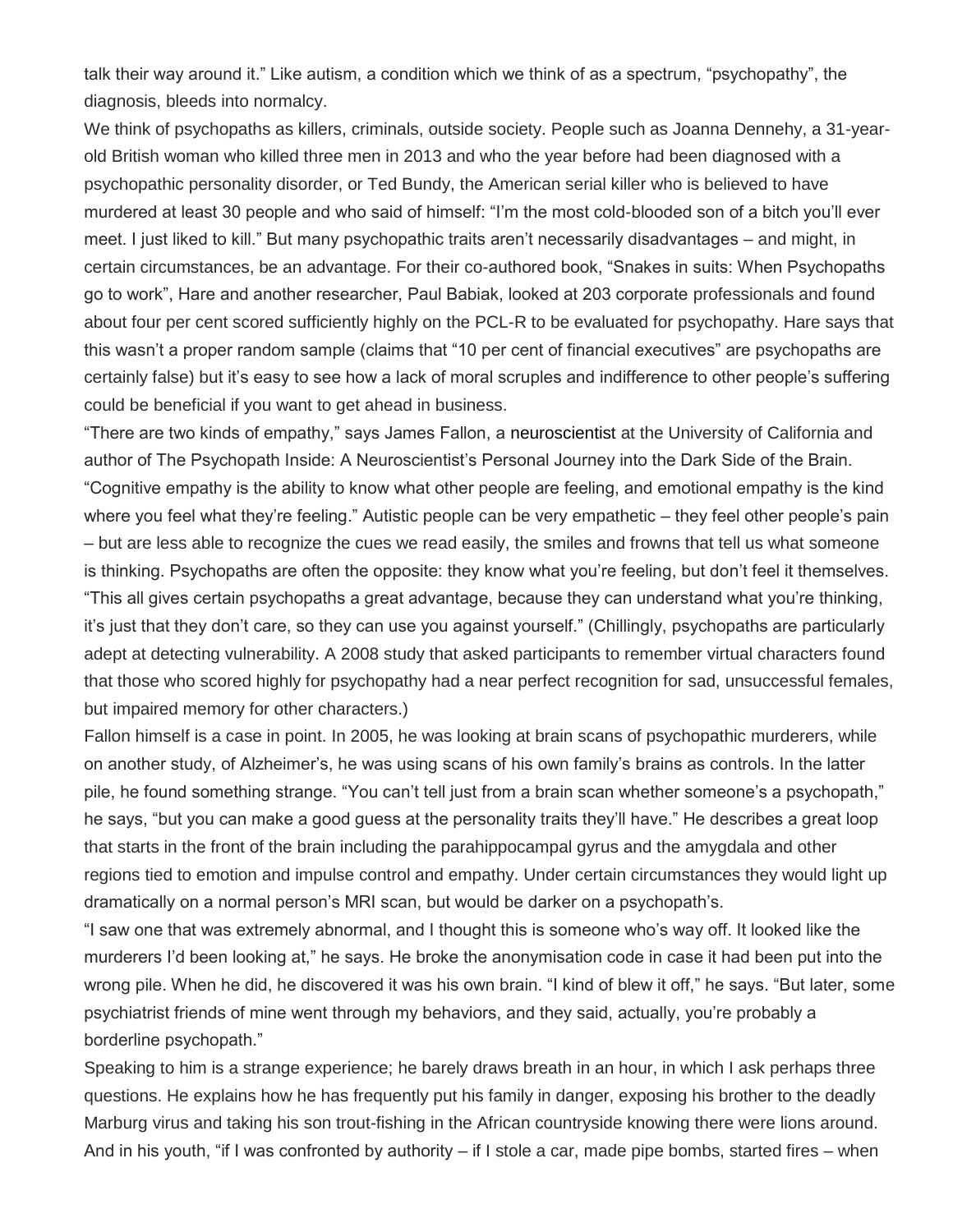we got caught by the police I showed no emotion, no anxiety". Yet he is highly successful, driven to win. He tells me things most people would be uncomfortable saying: that his wife says she's married to a "funloving, happy-go-lucky nice guy" on the one hand, and a "very dark character who she does not like" on the other. He's pleasant, and funny, if self-absorbed, but I can't help but think about the criteria in Hare's PCL-R: superficial charm, lack of emotional depth, grandiose sense of self-worth. "I look like hell now, Tom," he says – he's 66 – "but growing up I was good-looking, six foot, 180lb, athletic, smart, funny, popular." (Hare warns against non-professionals trying to diagnose people using his test, by the way.)

"Psychopaths do think they're more rational than other people, that this isn't a deficit," says Hare. "I met one offender who was certainly a psychopath who said 'My problem is that according to psychiatrists I think more with my head than my heart. What am I supposed to do about that? Am I supposed to get all tearyeyed?' " Another, asked if he had any regrets about stabbing a robbery victim, replied: "Get real! He spends a few months in hospital and I rot here. If I wanted to kill him I would have slit his throat. That's the kind of guy I am; I gave him a break."

And yet, as Hare points out, when you're talking about people who aren't criminals, who might be successful in life, it's difficult to categorize it as a disorder. "It'd be pretty hard for me to go into high-level political or economic or academic context and pick out all the most successful people and say, 'Look, I think you've got some brain deficit.' One of my inmates said that his problem was that he's a cat in a world of mice. If you compare the brainwave activity of a cat and a mouse, you'd find they were quite different." It would, says Hare, probably have been an evolutionarily successful strategy for many of our ancestors, and can be successful today; adept at manipulating people, a psychopath can enter a community, "like a church or a cultural organization, saying, 'I believe the same things you do', but of course what we have is really a cat pretending to be a mouse, and suddenly all the money's gone". At this point he floats the name Bernie Madoff.

This brings up the issue of treatment. "Psychopathy is probably the most pleasant-feeling of all the mental disorders," says the journalist Jon Ronson, whose book, The Psychopath Test, explored the concept of psychopathy and the mental health industry in general. "All of the things that keep you good, morally good, are painful things: guilt, remorse, empathy." Fallon agrees: "Psychopaths can work very quickly, and can have an apparent IQ higher than it really is, because they're not inhibited by moral concerns." So psychopaths often welcome their condition, and "treating" them becomes complicated. "How many psychopaths go to a psychiatrist for mental distress, unless they're in prison? It doesn't happen," says Hare. The ones in prison, of course, are often required to go to "talk therapy, empathy training, or talk to the family of the victims" – but since psychopaths don't have any empathy, it doesn't work. "What you want to do is say, 'Look, it's in your own self-interest to change your behavior, otherwise you'll stay in prison for quite a while.' "

It seems Hare's message has got through to the UK Department of Justice: in its guidelines for working with personality-disordered inmates, it advises that while "highly psychopathic individuals" are likely to be "highly treatment resistant", the "interventions most likely to be effective are those which focus on 'selfinterest' – what the offender wants out of life – and work with them to develop the skills to get those things in a pro-social rather than anti-social way."